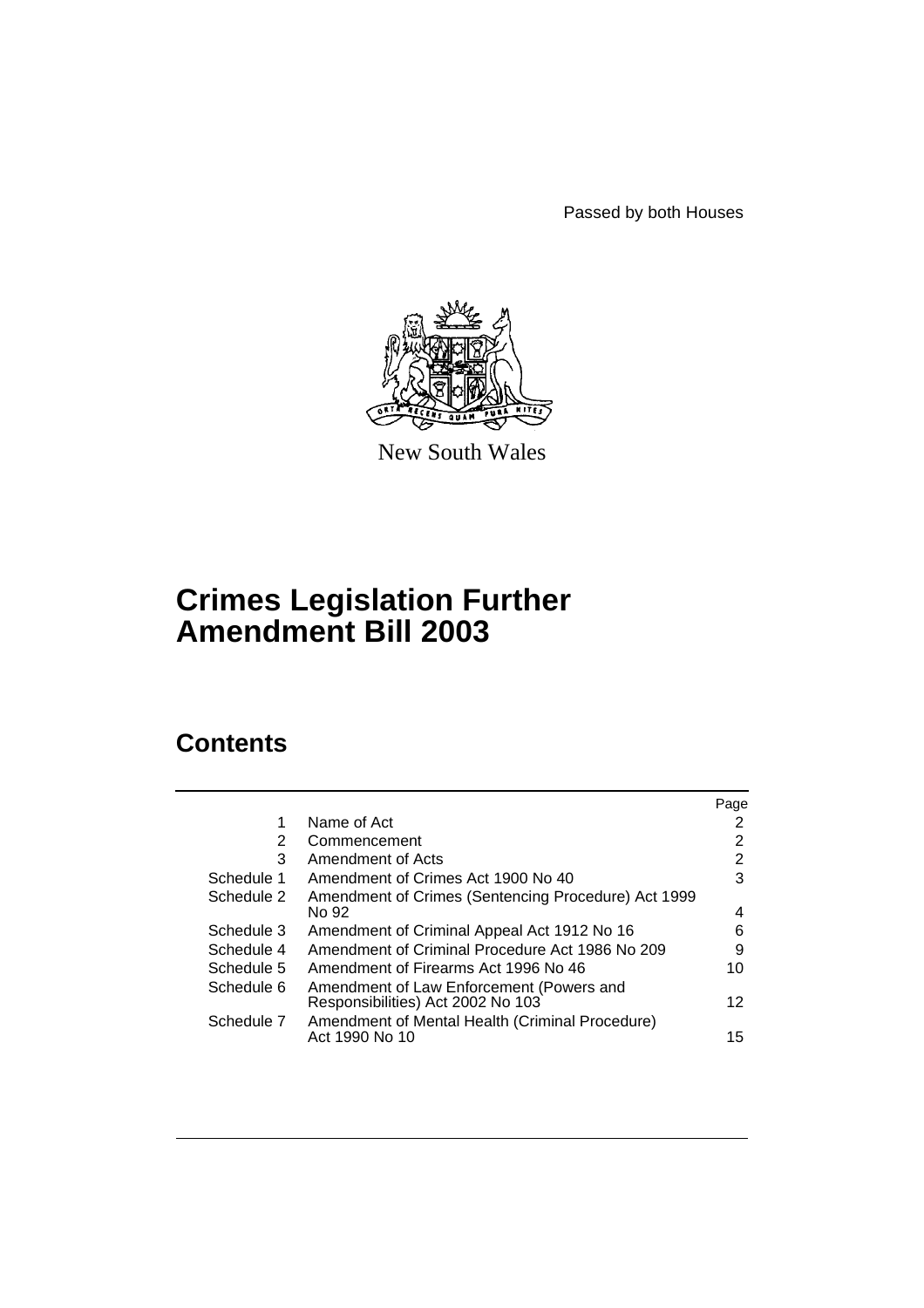**Contents** 

Page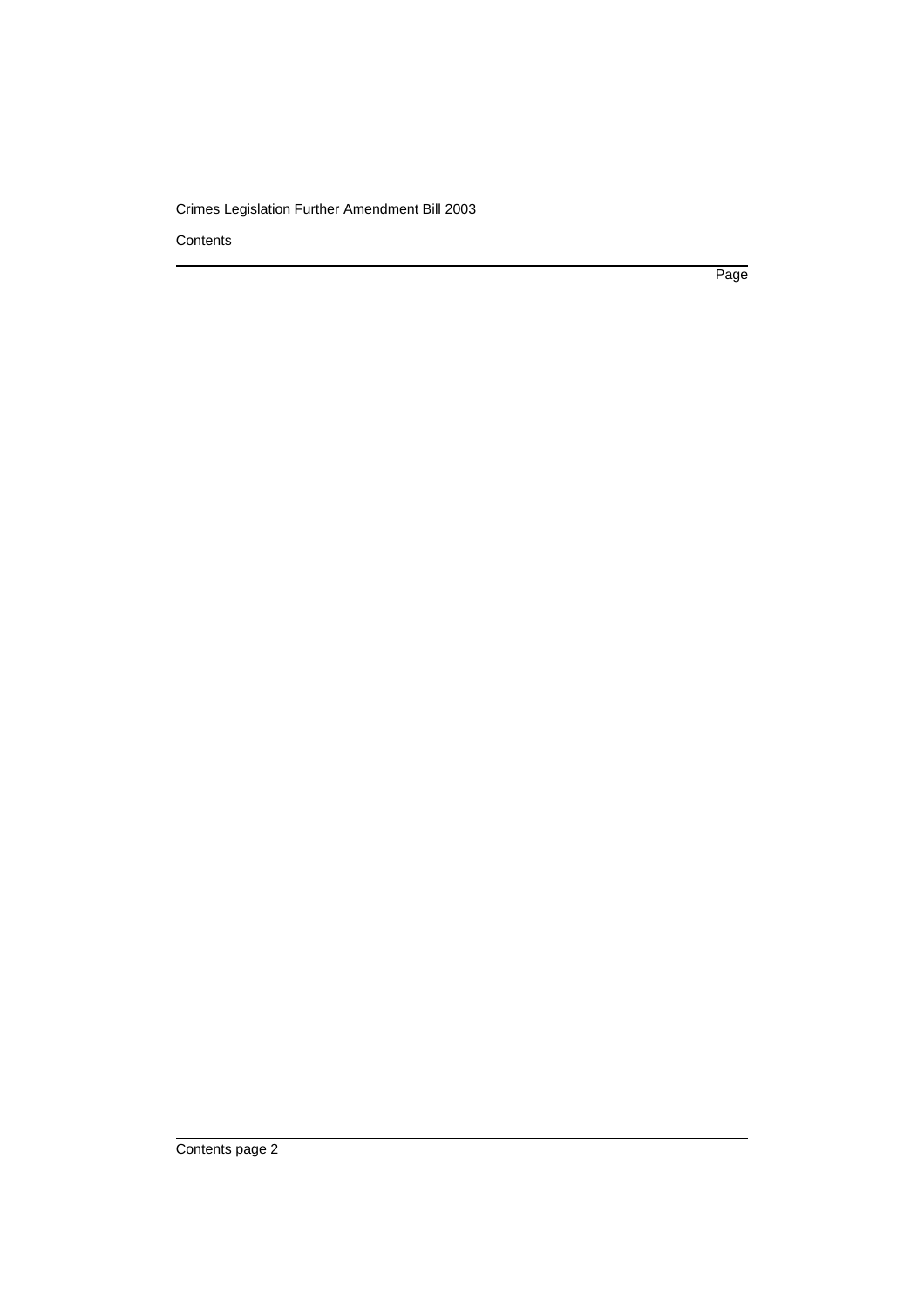*I certify that this PUBLIC BILL, which originated in the LEGISLATIVE COUNCIL, has finally passed the LEGISLATIVE COUNCIL and the LEGISLATIVE ASSEMBLY of NEW SOUTH WALES.*

*Legislative Council 2003* *Clerk of the Parliaments*



New South Wales

# **Crimes Legislation Further Amendment Bill 2003**

Act No , 2003

An Act to amend certain Acts with respect to criminal offences and proceedings for criminal offences; and for other purposes.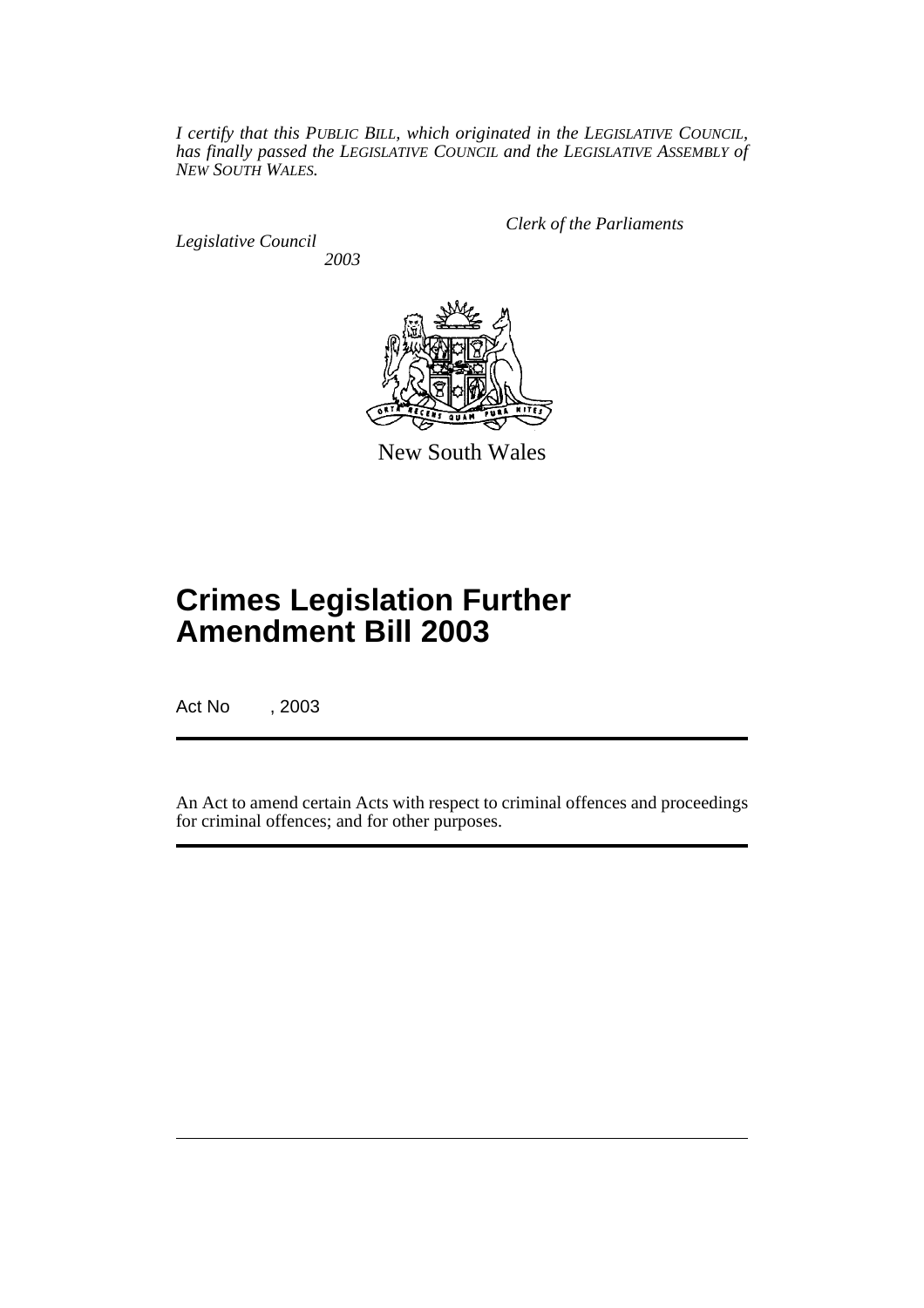#### **The Legislature of New South Wales enacts:**

### **1 Name of Act**

This Act is the *Crimes Legislation Further Amendment Act 2003*.

#### **2 Commencement**

This Act commences on a day or days to be appointed by proclamation.

#### **3 Amendment of Acts**

The Acts specified in Schedules 1–7 are amended as set out in those Schedules.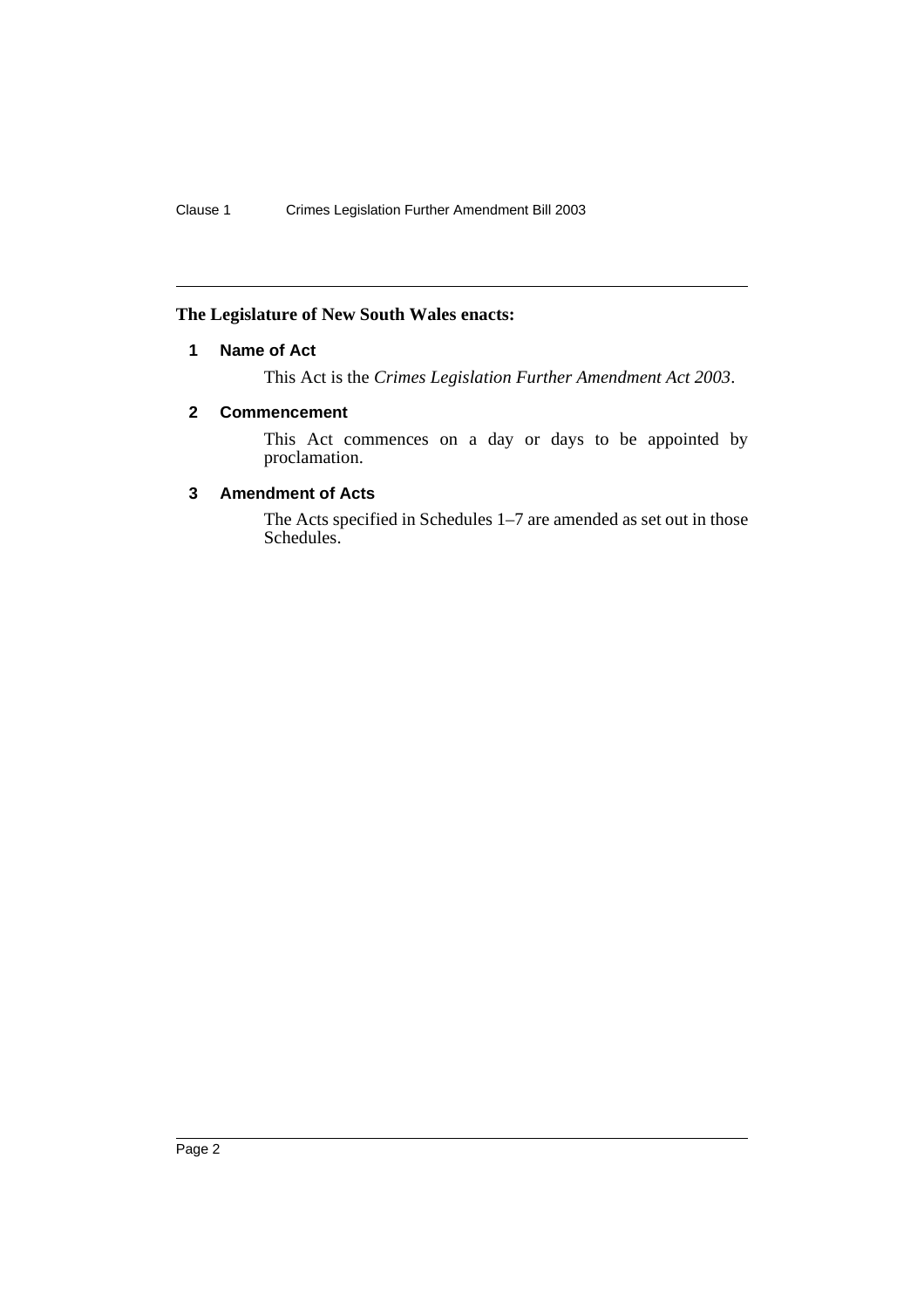Amendment of Crimes Act 1900 No 40 Schedule 1

## **Schedule 1 Amendment of Crimes Act 1900 No 40**

(Section 3)

## **Section 43 Exposing or abandoning child under 7**

Omit "two years". Insert instead "7 years".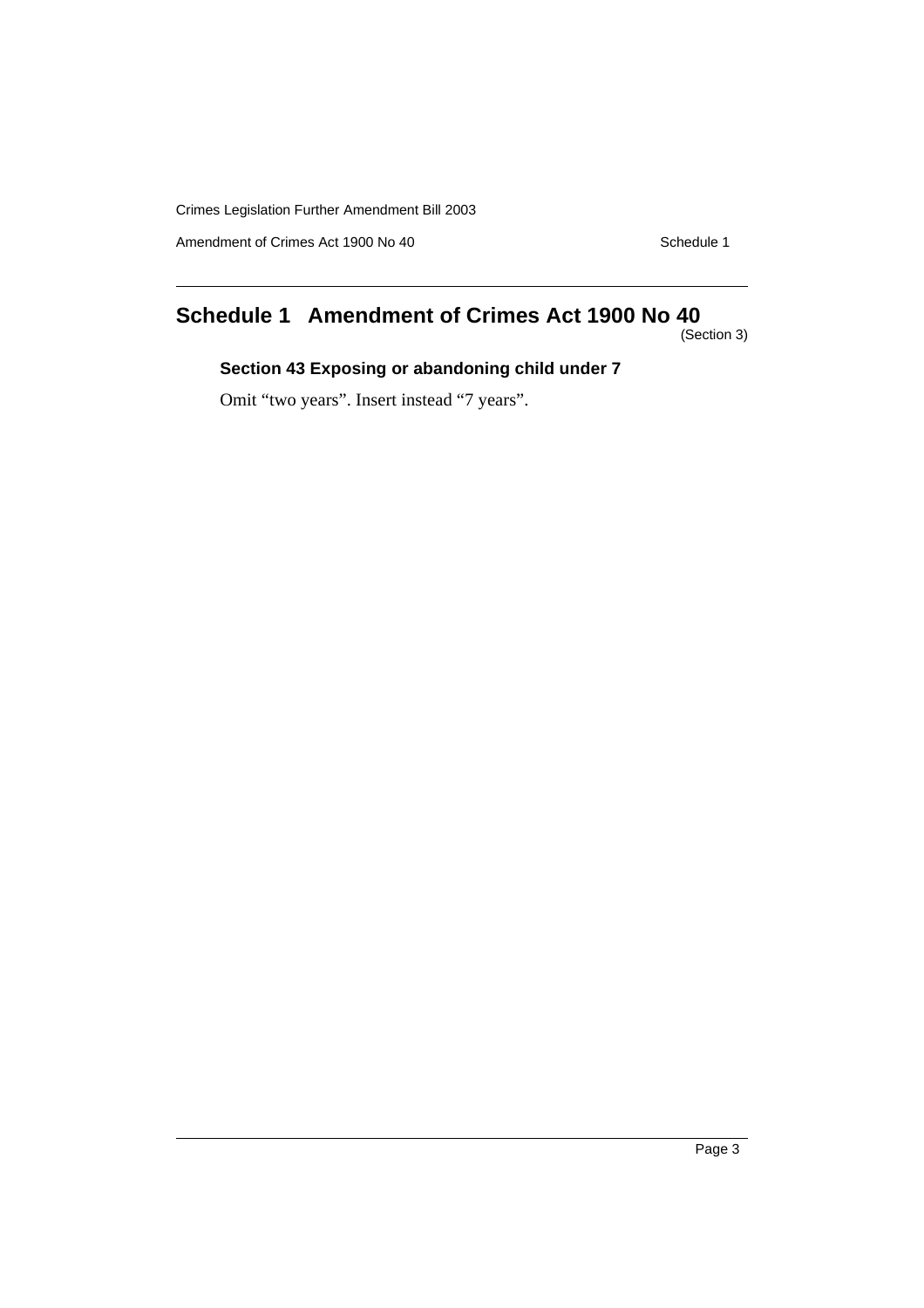Schedule 2 Amendment of Crimes (Sentencing Procedure) Act 1999 No 92

## **Schedule 2 Amendment of Crimes (Sentencing Procedure) Act 1999 No 92**

(Section 3)

#### **[1] Section 58**

Omit the section. Insert instead:

#### **58 Limitation on consecutive sentences imposed by Local Courts**

- (1) A Local Court may not impose a new sentence of imprisonment to be served consecutively (or partly concurrently and partly consecutively) with an existing sentence of imprisonment if the date on which the new sentence would end is more than 5 years after the date on which the existing sentence (or, if more than one, the first of them) began.
- (2) Any period for which an existing sentence has been extended under this or any other Act is to be disregarded for the purposes of this section.
- (3) This section does not apply if:
	- (a) the new sentence relates to:
		- (i) an offence involving an escape from lawful custody, or
		- (ii) an offence involving an assault or other offence against the person, being an offence committed (while the offender was a convicted inmate) against a correctional officer or (while the offender was a person subject to control) against a juvenile justice officer, and
	- (b) either:
		- (i) the existing sentence (or, if more than one, any of them) was imposed by a court other than a Local Court or the Children's Court, or
		- (ii) the existing sentence (or, if more than one, each of them) was imposed by a Local Court or the Children's Court and the date on which the new sentence would end is not more than 5 years and 6 months after the date on which the existing sentence (or, if more than one, the first of them) began.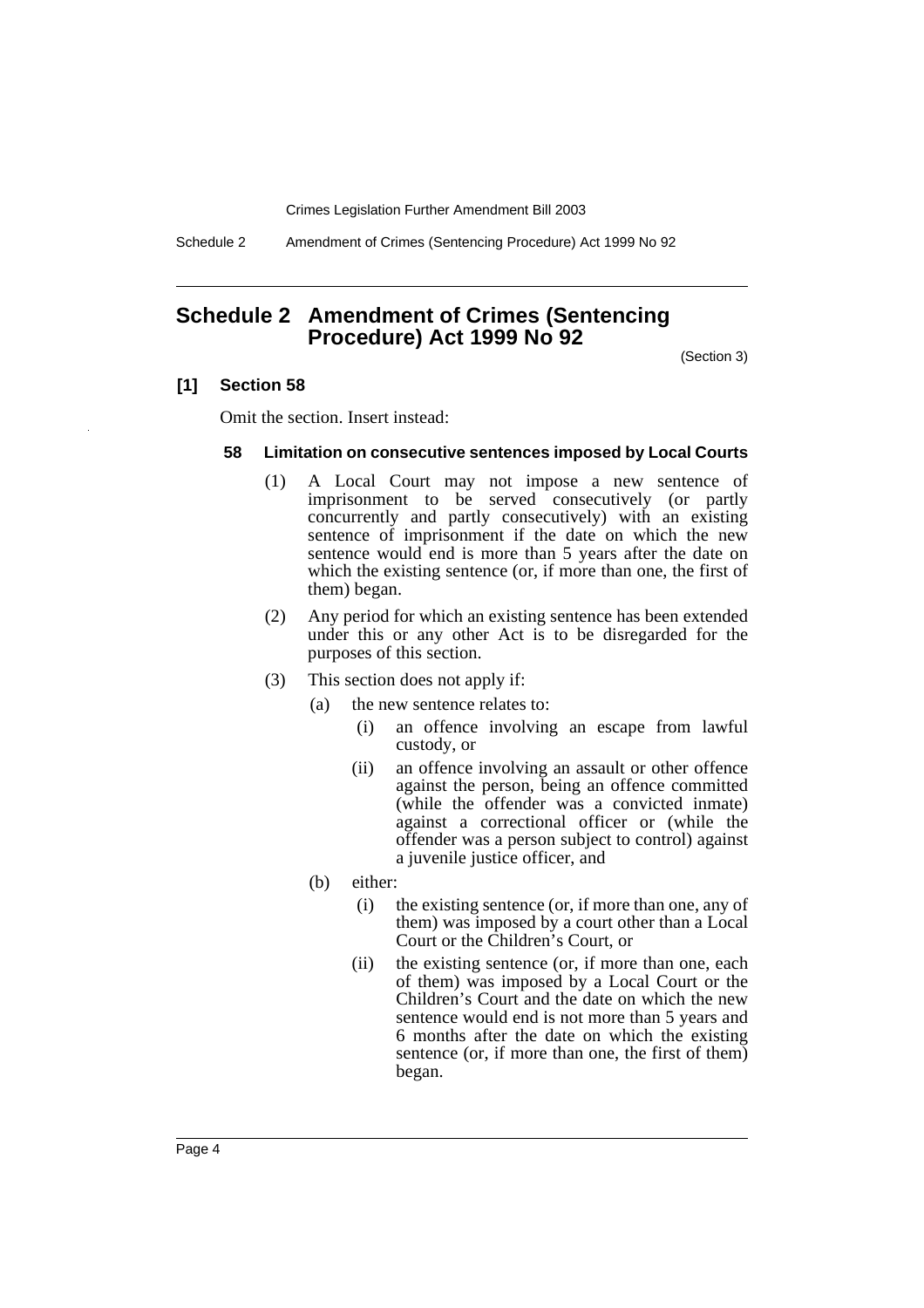- Amendment of Crimes (Sentencing Procedure) Act 1999 No 92 Schedule 2
	- (4) In this section:

*existing sentence* means an unexpired sentence, and includes any expired sentence or unbroken sequence of expired sentences with which the unexpired sentence is being served consecutively (or partly concurrently and partly consecutively).

*sentence of imprisonment* includes an order referred to in section 33 (1) (g) of the *Children (Criminal Proceedings) Act 1987*.

#### **[2] Schedule 2 Savings, transitional and other provisions**

Insert at the end of clause 1 (1):

*Crimes Legislation Further Amendment Act 2003* (but only to the extent that it amends this Act)

#### **[3] Schedule 2**

Insert at the end of the Schedule, with appropriate Part and clause numbers:

## **Part Provisions consequent on enactment of Crimes Legislation Further Amendment Act 2003**

#### **Power of Local Court to impose further consecutive sentences**

- (1) Section 58, as in force immediately before its substitution by the *Crimes Legislation Further Amendment Act 2003*, continues to apply to offences for which proceedings had commenced before its substitution.
- (2) Section 58, as substituted by the *Crimes Legislation Further Amendment Act 2003*, extends to offences committed before the commencement of that section, other than offences for which proceedings had commenced before its substitution.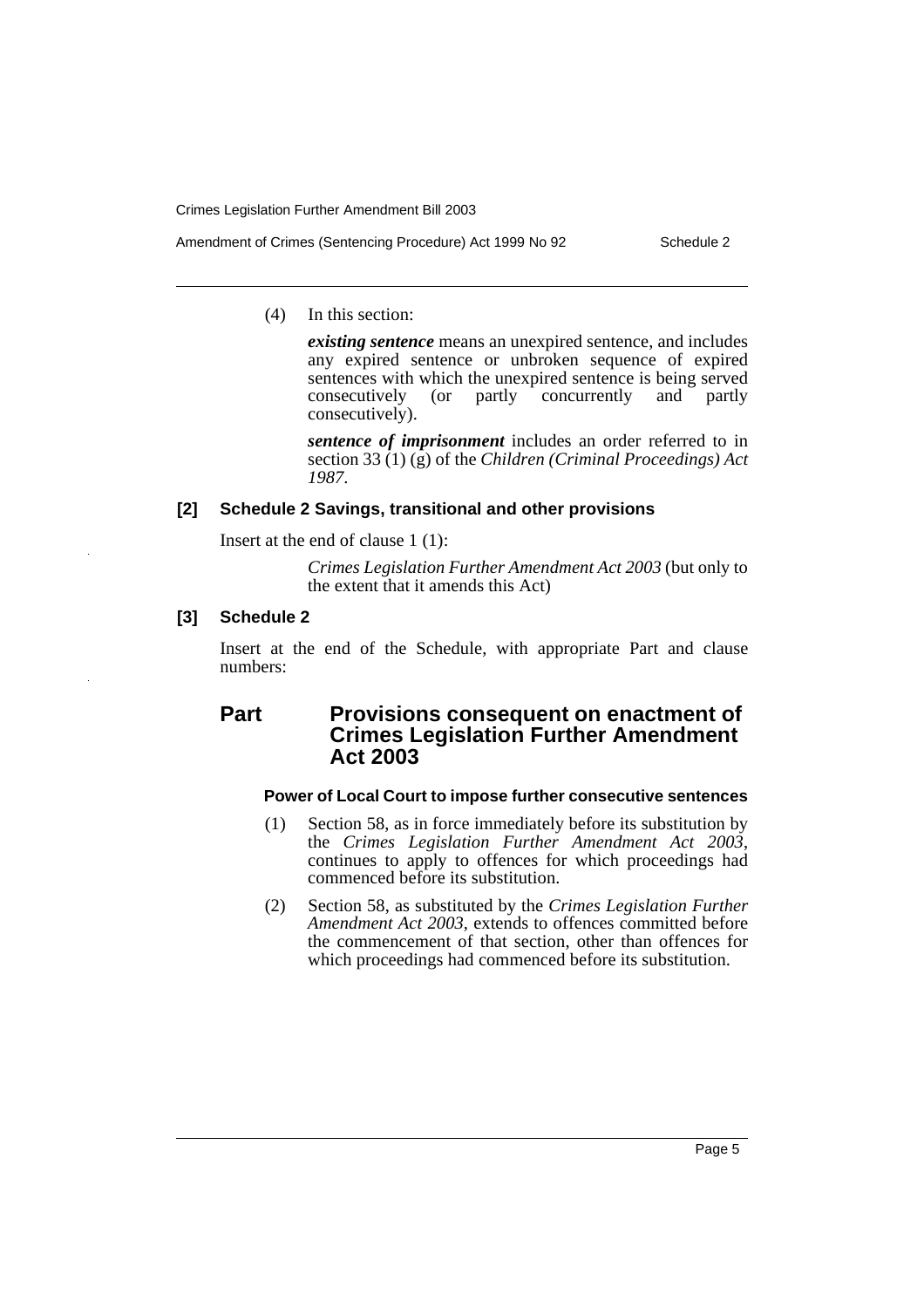### **Schedule 3 Amendment of Criminal Appeal Act 1912 No 16**

(Section 3)

#### **[1] Section 5AA Appeal in criminal cases dealt with by Supreme Court in its summary jurisdiction**

Insert ", or whose application for an order for costs is dismissed" after "made" in section  $5\overline{AA}$  (1) (b).

#### **[2] Section 5AA (1) (c)**

Insert at the end of section 5AA (1) (b):

or

(c) in whose favour an order for costs is made,

#### **[3] Section 5AA (1A)**

Insert after section 5AA (1):

(1A) An appeal against an order referred to in subsection (1) (c) may only be made with the leave of the Court of Criminal Appeal.

#### **[4] Section 5AB Appeal in criminal cases dealt with by Land and Environment Court in its summary jurisdiction**

Insert ", or whose application for an order for costs is dismissed" after "made" in section 5AB (b).

#### **[5] Section 5AB (c)**

Insert after section 5AB (b):

or

(c) in whose favour an order for costs is made,

#### **[6] Section 5AC Appeal in criminal cases dealt with by Court of Coal Mines Regulation in its summary jurisdiction**

Insert ", or whose application for an order for costs is dismissed" after "made" in section  $5\text{\AA}\text{\AA}$  (b).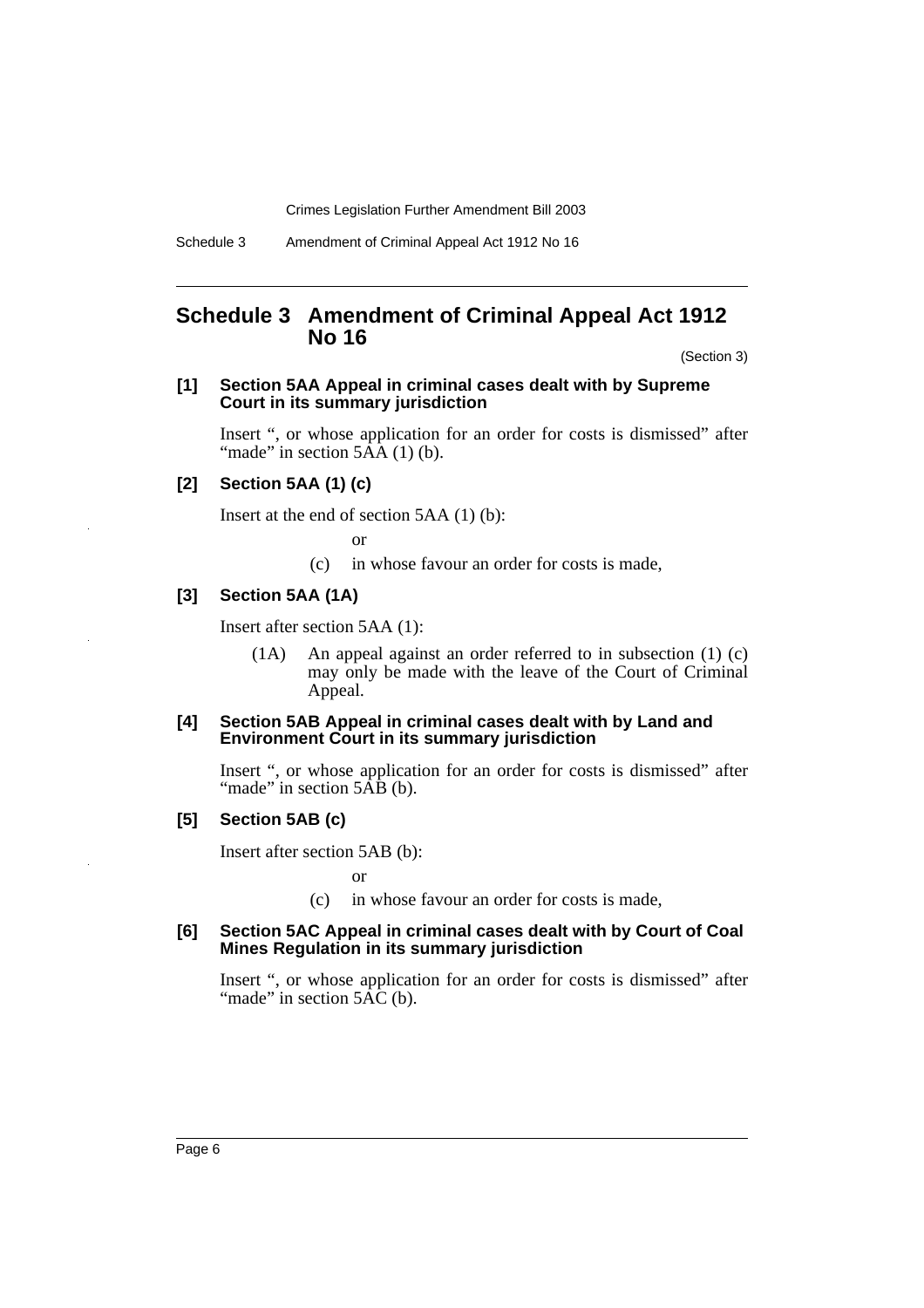Amendment of Criminal Appeal Act 1912 No 16 Schedule 3 Schedule 3

### **[7] Section 5AC (c)**

Insert at the end of section 5AC (b):

or

(c) in whose favour an order for costs is made,

#### **[8] Section 5F Appeal against interlocutory judgment or order**

Insert after section 5F (3):

(3A) The Attorney General or the Director of Public Prosecutions may appeal to the Court of Criminal Appeal against any decision or ruling on the admissibility of evidence, but only if the decision or ruling eliminates or substantially weakens the prosecution's case.

#### **[9] Section 5F (5)**

Omit the subsection. Insert instead:

- (5) The Court of Criminal Appeal:
	- (a) may affirm or vacate the judgment, order, decision or ruling appealed against, and
	- (b) if it vacates the judgment, order, decision or ruling, may give or make some other judgment, order, decision or ruling instead of the judgment, order, decision or ruling appealed against.

#### **[10] Section 10 Method and time for making appeal**

Insert "or, if the rules of court so permit, dispense with the requirement for such a notice" after "to the court" in section  $10(1)$  (b).

#### **[11] Schedule 1 Savings and transitional provisions**

Insert after clause 7:

#### **8 Crimes Legislation Further Amendment Act 2003**

(1) Sections 5AA, 5AB and 5AC, as amended by the *Crimes Legislation Further Amendment Act 2003*, extend to orders for costs, and orders dismissing applications for orders for costs, made before the commencement of the amendments to those sections made by that Act.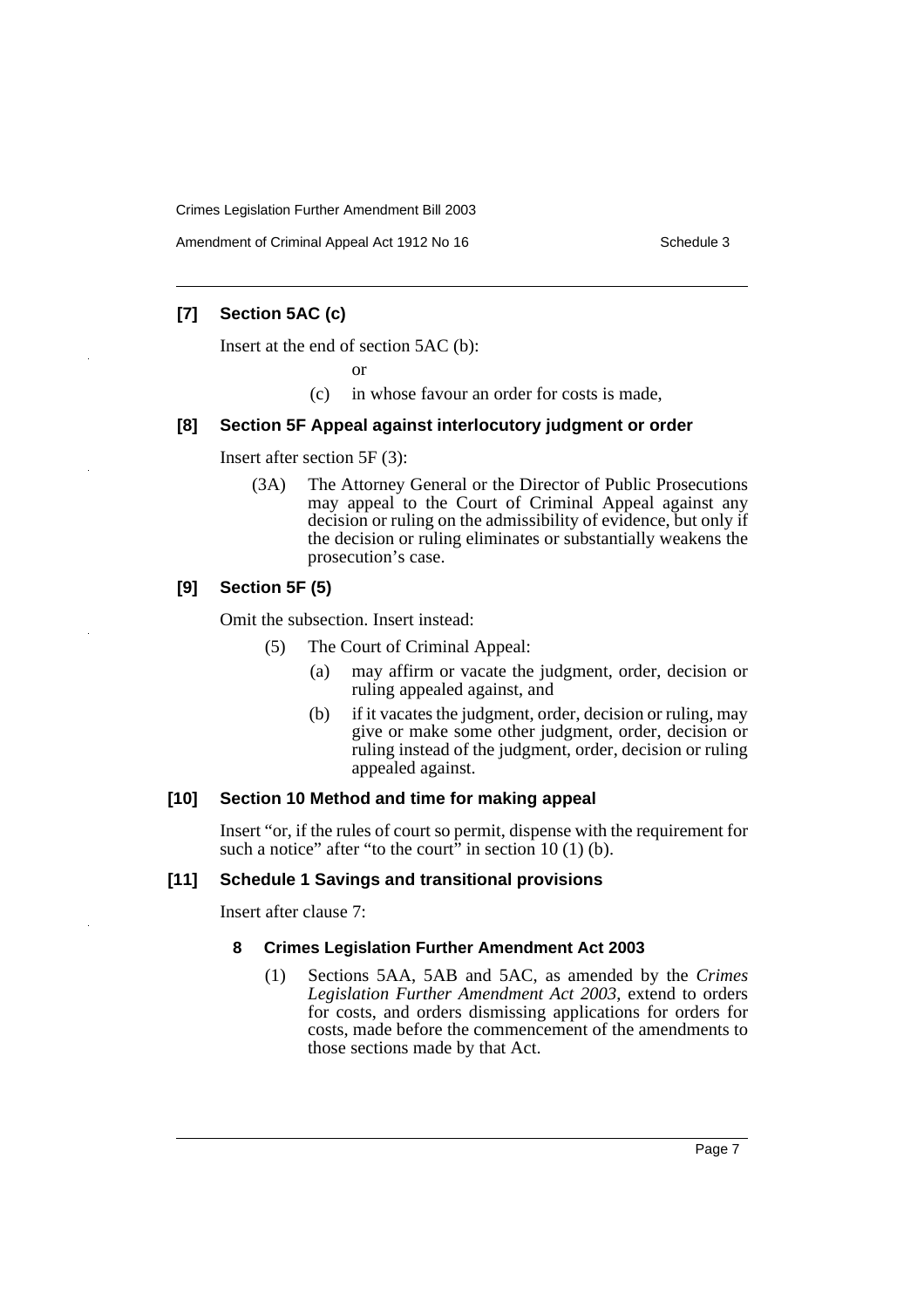Schedule 3 Amendment of Criminal Appeal Act 1912 No 16

(2) Section 5F, as amended by the *Crimes Legislation Further Amendment Act 2003*, extends to decisions and rulings made in proceedings that had been commenced, but not finally disposed of, before the commencement of the amendments to that section made by that Act.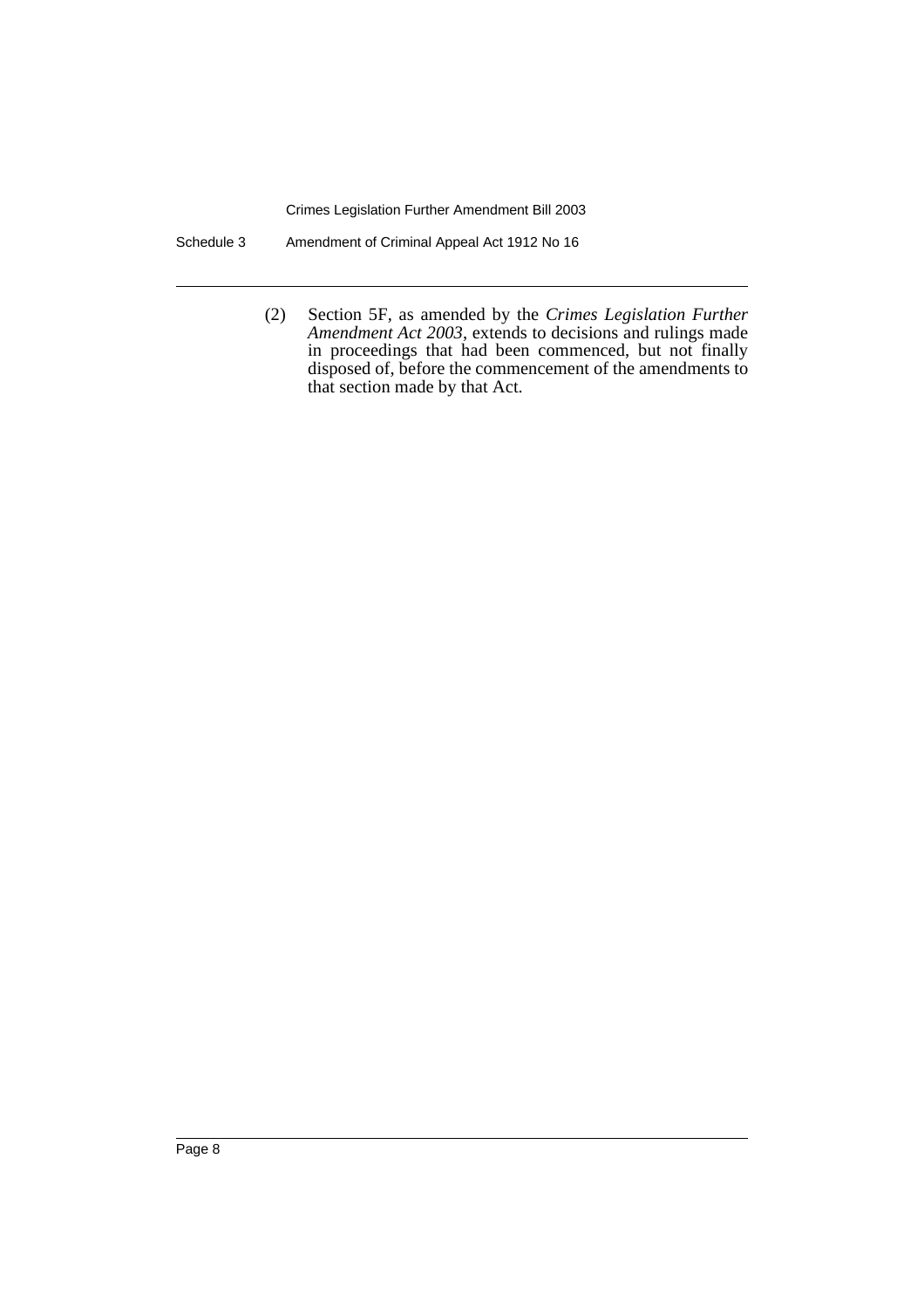Amendment of Criminal Procedure Act 1986 No 209 Schedule 4

## **Schedule 4 Amendment of Criminal Procedure Act 1986 No 209**

(Section 3)

#### **[1] Section 268 Maximum penalties for Table 2 offences**

Insert "7A," after "section 7," in section 268 (2) (e1) (as substituted by the *Firearms and Crimes Legislation Amendment (Public Safety) Act 2003*).

#### **[2] Section 314 Media access to court documents**

Omit section 314 (1). Insert instead:

(1) On application to the registrar, a media representative is entitled to inspect any document relating to criminal proceedings, at any time from when the proceedings commence until the expiry of 2 working days after they are finally disposed of, for the purpose of compiling a fair report of the proceedings for publication.

#### **[3] Section 314 (2)**

Insert "that a media representative is entitled to inspect under this section" after "The documents".

#### **[4] Section 314 (4A)**

Insert after section 314 (4):

(4A) This section does not limit the operation of any other Act or law under which a person may be permitted to inspect documents relating to criminal proceedings.

#### **[5] Section 314 (5)**

Omit the subsection.

#### **[6] Schedule 1 Indictable offences triable summarily**

Insert "(as in force before the commencement of Schedule 1 [9] to the *Crimes Amendment (Sexual Offences) Act 2003*), 66C (3) (as in force after the commencement of Schedule 1 [9] to the *Crimes Amendment (Sexual Offences) Act 2003*)" after "66C (1)" in clause 1 of Table 1.

#### **[7] Schedule 1, Table 2**

Insert "7A," after "section 7," in clause 7 (as substituted by the *Firearms and Crimes Legislation (Public Safety) Act 2003*).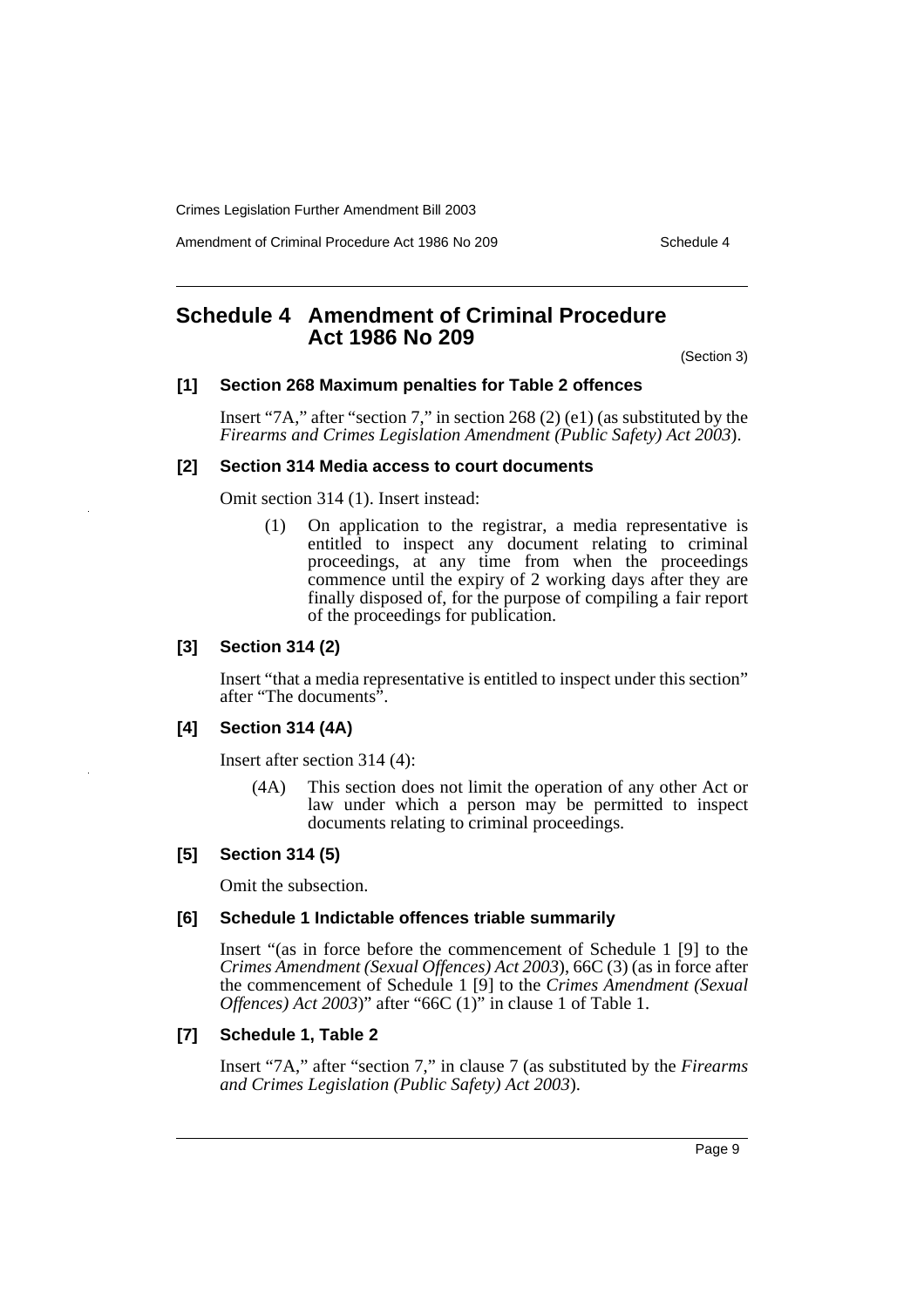Schedule 5 Amendment of Firearms Act 1996 No 46

## **Schedule 5 Amendment of Firearms Act 1996 No 46**

(Section 3)

**[1] Sections 6 (3), 26, 27 (4), 82A (1) and clause 21 of Schedule 3, and section 84 (2) (as substituted by the Firearms and Crimes Legislation (Public Safety) Act 2003)**

Insert "or 7A" after "section 7" wherever occurring.

#### **[2] Section 7 Offence of unauthorised possession or use of prohibited firearms or pistols**

Omit section 7 (1). Insert instead:

(1) A person must not possess or use a prohibited firearm or pistol unless the person is authorised to do so by a licence or permit.

Maximum penalty: imprisonment for 14 years.

#### **[3] Section 7 (2) (a)**

Omit "a firearm". Insert instead "a prohibited firearm or pistol".

#### **[4] Section 7 (2) (a)**

Omit "the firearm". Insert instead "the prohibited firearm or pistol".

#### **[5] Section 7 (3)**

Insert after section 7 (2):

(3) If, on the trial for an offence under this section, the jury is not satisfied that the accused is guilty of the offence but is satisfied on the evidence that the person is guilty of an offence under section 7A, it may find the person not guilty of the offence but guilty of an offence under section 7A, and the accused is liable to punishment accordingly.

#### **[6] Section 7A**

Insert after section 7:

#### **7A Offence of unauthorised possession or use of firearms generally**

(1) A person must not possess or use a firearm unless the person is authorised to do so by a licence or permit.

Maximum penalty: imprisonment for 5 years.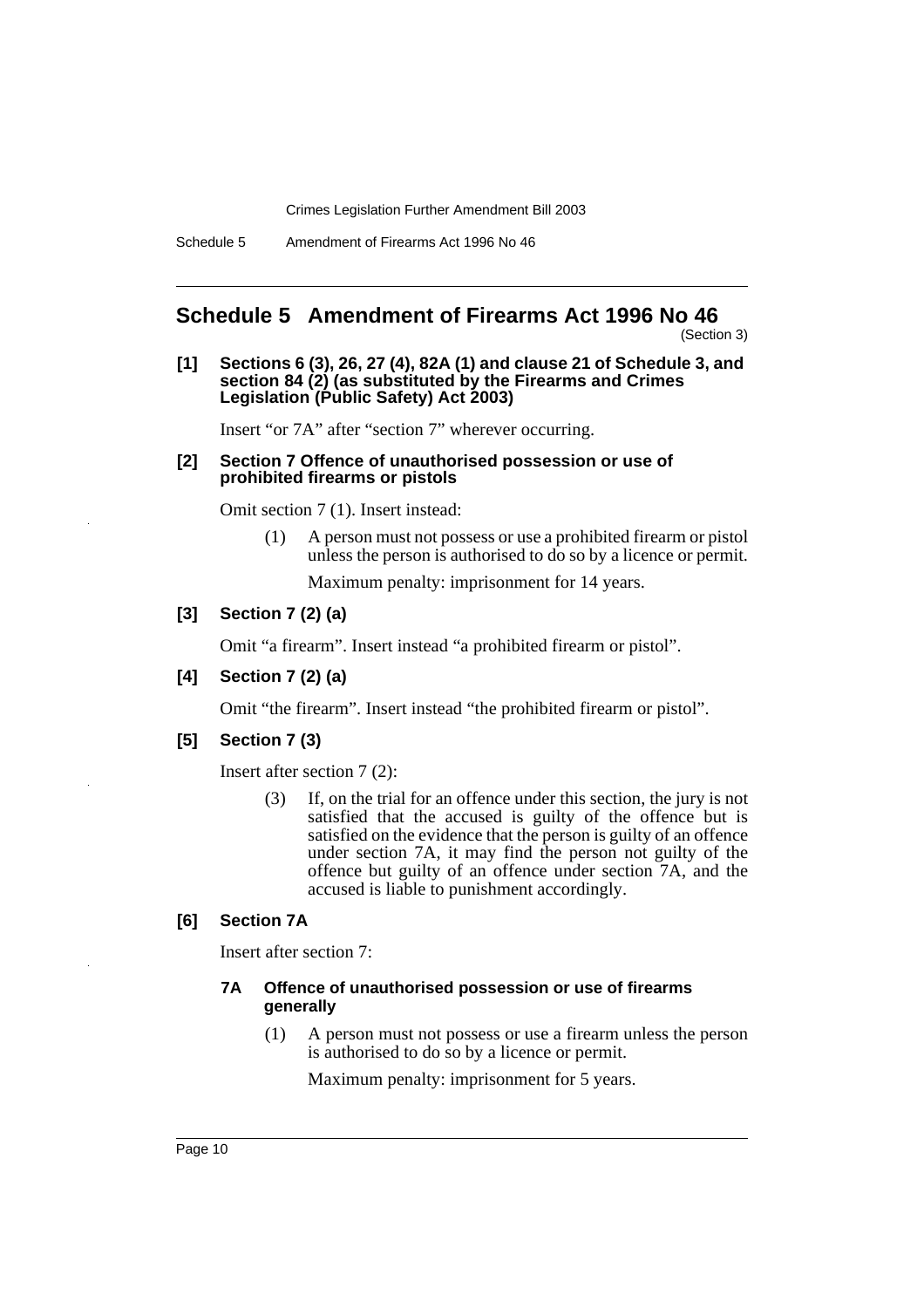Amendment of Firearms Act 1996 No 46 Schedule 5

- (2) Without limiting the operation of subsection (1), a person who is the holder of a licence is guilty of an offence under this section if the person:
	- (a) uses a firearm for any purpose otherwise than in connection with the purpose established by the person as being the genuine reason for possessing or using the firearm, or
	- (b) contravenes any condition of the licence.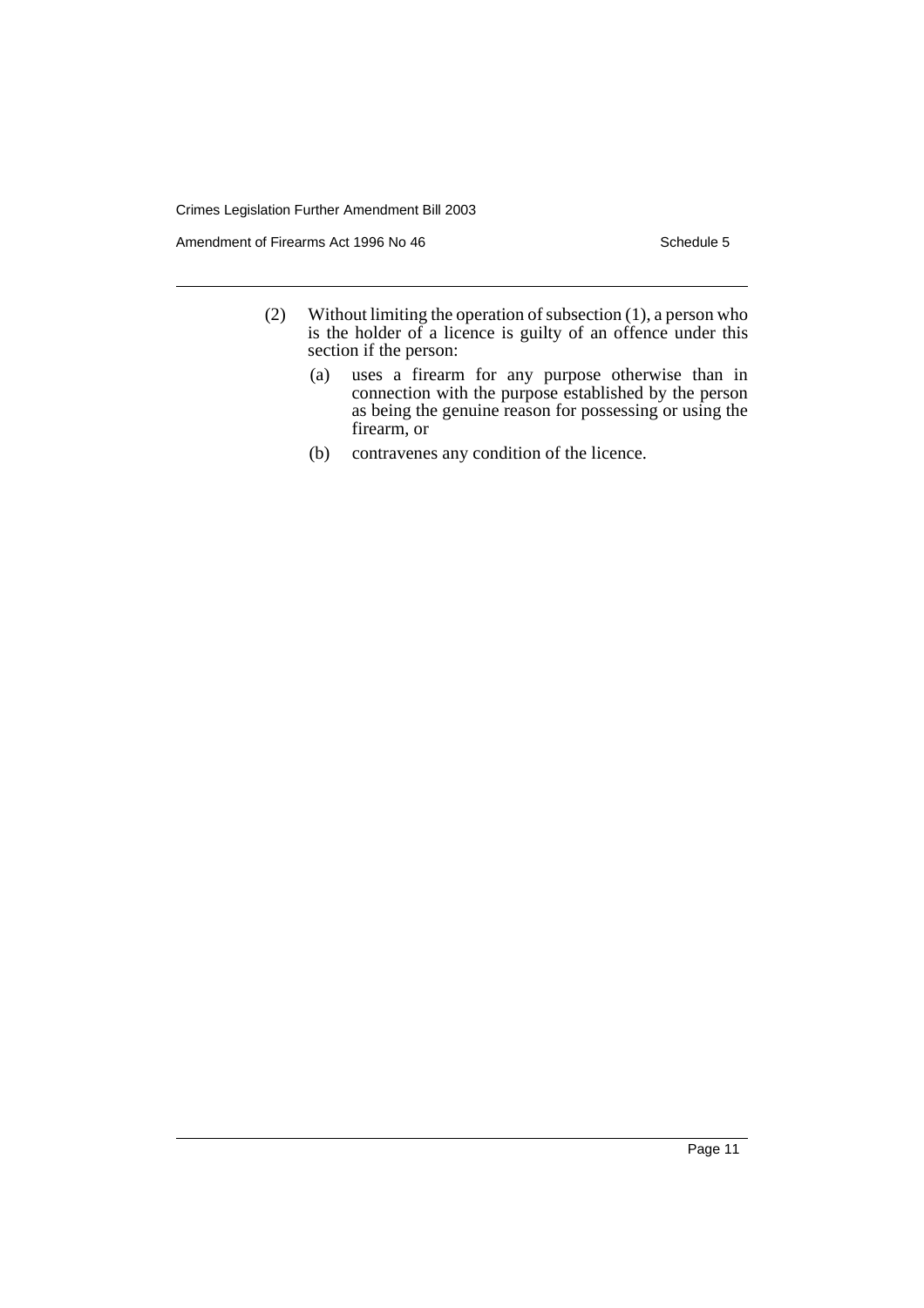Schedule 6 Amendment of Law Enforcement (Powers and Responsibilities) Act 2002 No 103

## **Schedule 6 Amendment of Law Enforcement (Powers and Responsibilities) Act 2002 No 103**

(Section 3)

#### **[1] Section 73 Expiry of warrant**

Omit section 73 (1). Insert instead:

- (1) Unless it is sooner withdrawn or extended:
	- (a) a search warrant (other than a telephone search warrant) ceases to have effect:
		- (i) when it has been executed, or
		- (ii) at the time specified in it for its expiry,

whichever first occurs, and

- (b) a telephone search warrant ceases to have effect:
	- (i) when it has been executed, or
	- (ii) at the expiry of 24 hours after the time of its issue,

whichever first occurs, and

- (c) a crime scene warrant (other than a telephone crime scene warrant) ceases to have effect at the time specified in it for its expiry, and
- (d) a telephone crime scene warrant ceases to have effect at the expiry of 24 hours after the time of its issue.

#### **[2] Section 73 (4)**

Insert "(other than a telephone warrant)" after "A warrant".

#### **[3] Section 73 (5A), (5B) and (5C)**

Insert after section 73 (5):

- (5A) A telephone crime scene warrant may be extended, for up to 60 hours at a time, by the authorised officer who issued the warrant.
- (5B) The time for expiry of a telephone crime scene warrant may be extended twice.
- (5C) A telephone search warrant may not be extended.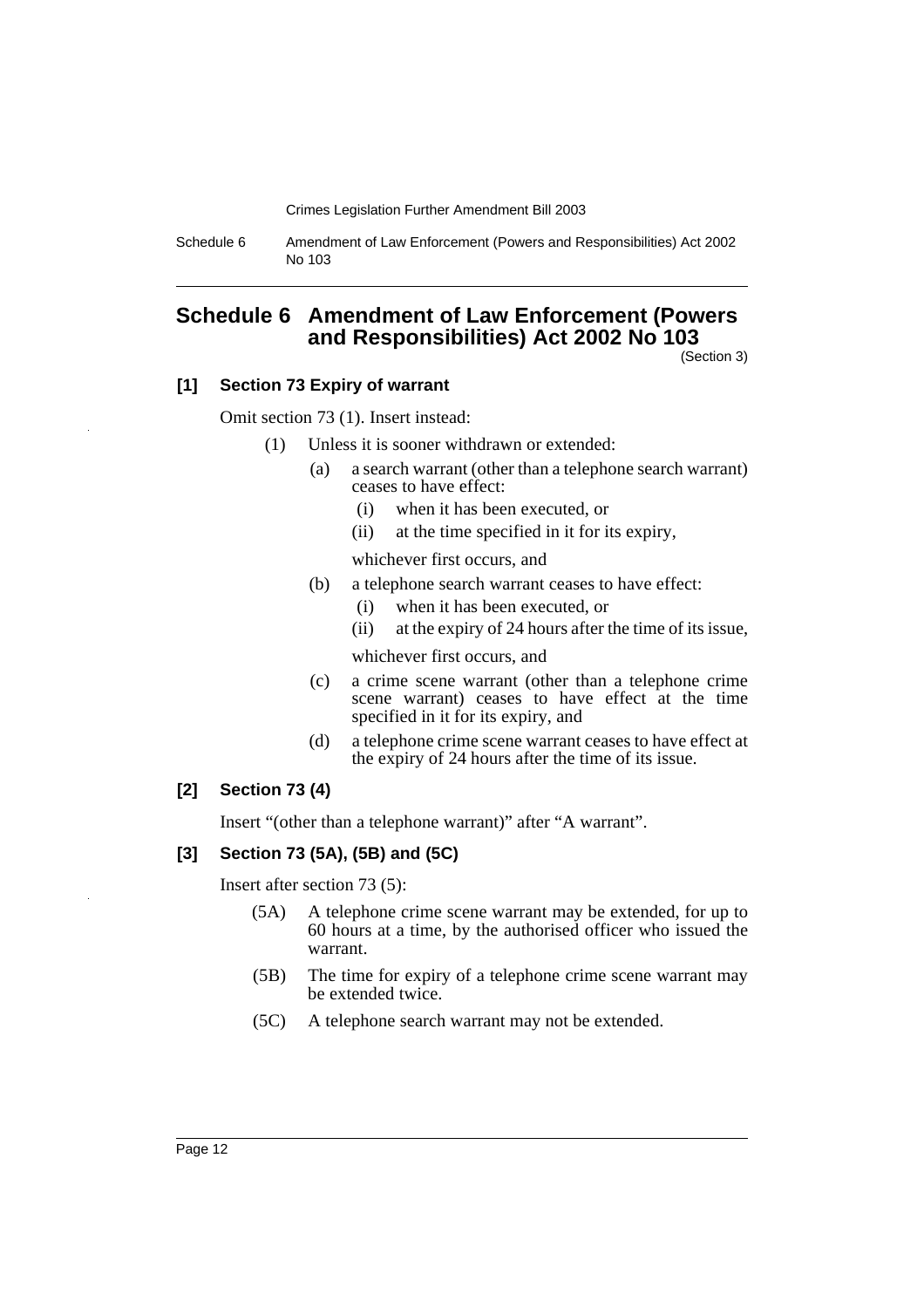Amendment of Law Enforcement (Powers and Responsibilities) Act 2002 No 103 Schedule 6

#### **[4] Section 73 (6) (b)**

Omit "on the application of".

Insert instead "on the written application of, and made in person by,".

#### **[5] Section 201 Supplying police officer's details and giving warnings**

Omit ", before or at the time of exercising a power referred to in subsection (3) (other than subsection (3) (g),  $(i)$  or  $(j)$ ), or as soon as is reasonably practicable after exercising the power," from section 201 (1).

#### **[6] Section 201 (2) and (2A)**

Omit section 201 (2). Insert instead:

- (2) A police officer must comply with subsection (1) in relation to a power referred to in subsection (3) (other than subsection (3) (g), (i) or (j)):
	- (a) if it is practicable to do so, before or at the time of exercising the power, or
	- (b) if it is not practicable to do so, as soon as is reasonably practicable after exercising the power.
- (2A) A police officer must comply with subsection (1) in relation to a power referred to in subsection  $(3)$   $(g)$ ,  $(i)$  or  $(i)$  before exercising the power.

#### **[7] Sections 202 and 203**

Omit the sections.

#### **[8] Schedule 5 Savings and transitional provisions**

Insert at the end of clause 1 (1):

*Crimes Legislation Further Amendment Act 2003* (but only to the extent that it amends this Act)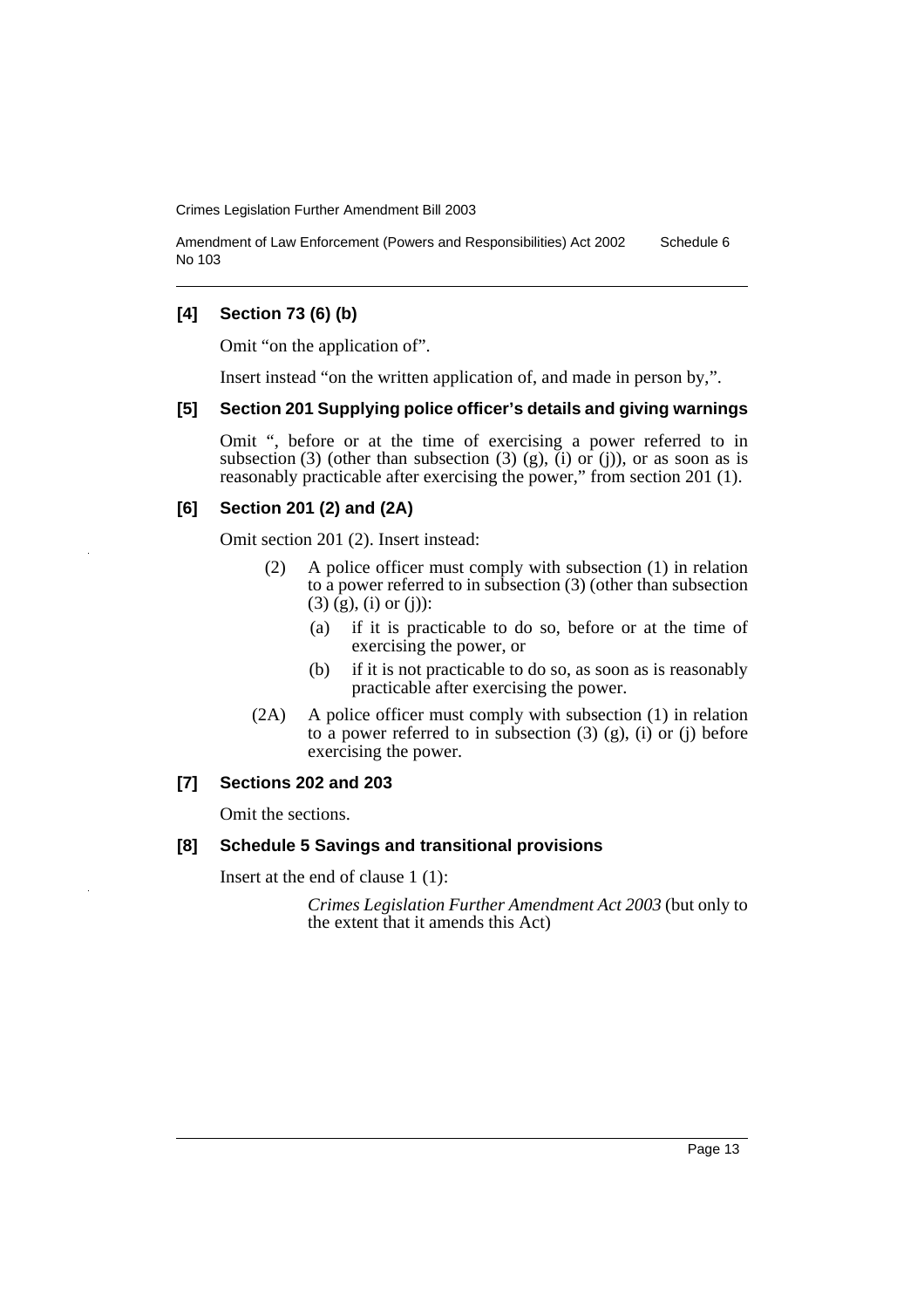Schedule 6 Amendment of Law Enforcement (Powers and Responsibilities) Act 2002 No 103

#### **[9] Schedule 5**

Insert at the end of the Schedule, with appropriate Part and clause numbers:

## **Part Provisions consequent on enactment of Crimes Legislation Further Amendment Act 2003**

#### **Extension of telephone crime scene warrants**

Section 73, as amended by the *Crimes Legislation Further Amendment Act 2003*, extends to telephone crime scene warrants issued before the commencement of the amendments to that section made by that Act.